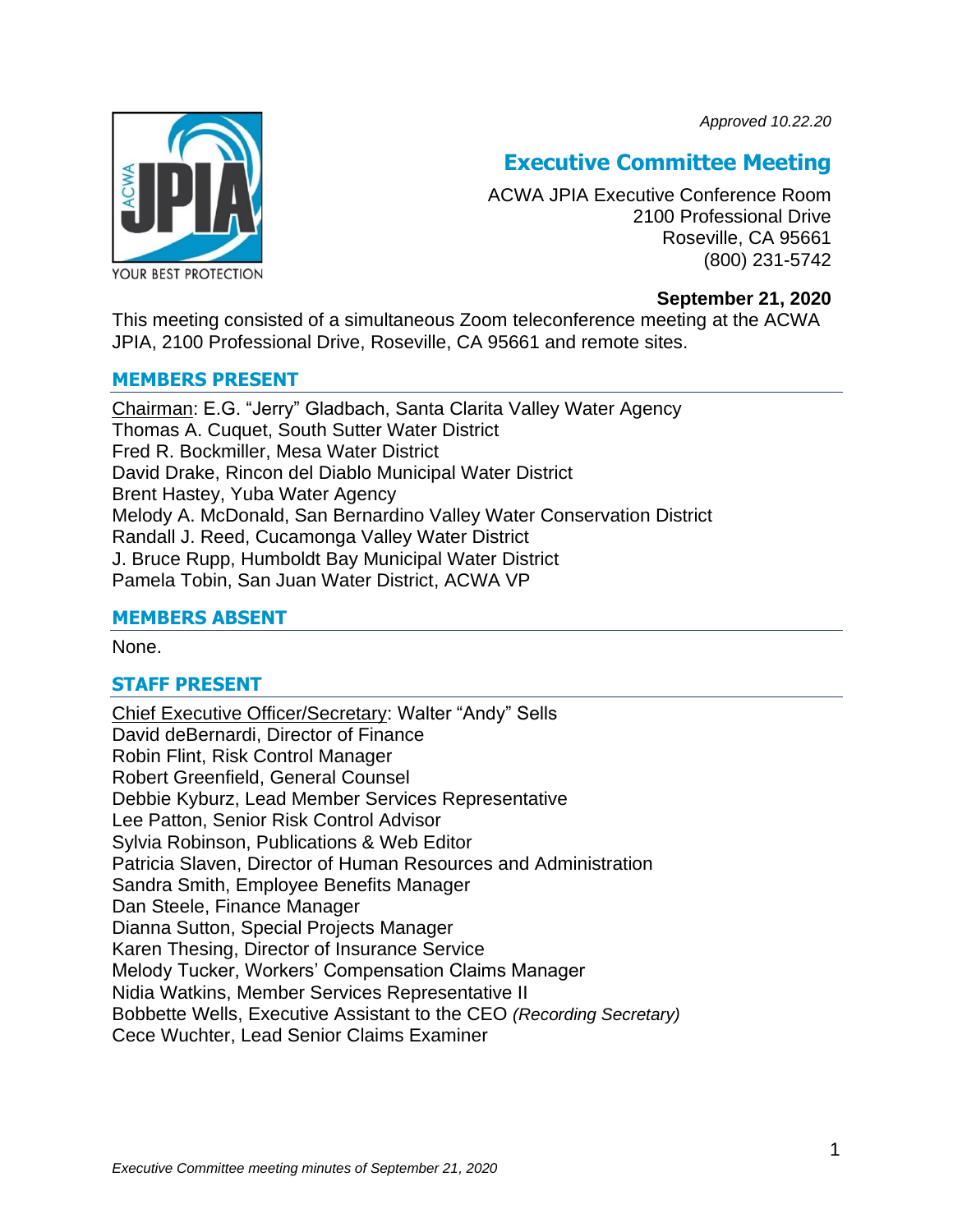## **OTHERS IN ATTENDANCE**

Mike Alvord, Santa Clarita Valley Water Agency Dave Eggerton, ACWA, Executive Director Tiffany Giammona, ACWA, Director of Member Outreach & Engagement Carrie Guarino, Cucamonga Valley Water District, Finance Chair

### **WELCOME/CALL TO ORDER AND ANNOUNCEMENT OF QUORUM/INTRODUCTIONS**

Chairman Gladbach called the meeting to order at 10:06 a.m. Chairman Gladbach announced that there was a quorum.

#### **PUBLIC COMMENT**

There was no public comment.

#### **PLEDGE OF ALLEGIANCE**

Chairman Gladbach asked all to join him in the pledge of allegiance.

#### **CONSENT AGENDA**

Chairman Gladbach called for approval of the Consent Agenda:

M/S/C (McDonald/Tobin) (Bockmiller-Yes; Cuquet-Yes; Drake-Yes; Gladbach-Yes; Hastey-Yes; McDonald-Yes; Reed-Yes; Rupp-Yes; Tobin-Yes): That the Executive Committee approve the minutes of the August 25, 2020 meeting; and approve the JPIA disbursements of:

Vendor Payments, Employee Benefits Claim Payments, Payroll, and summary of confidential claims payments for the Liability, Property, & Workers' Compensation Programs: August 1-15, 2020; and August 16-31, 2020.

#### **ADMINISTRATION**

Meetings attended on behalf of the JPIA None reported.

#### Santa Clarita Valley Water Agency

Mike Alvord, the Director of Operations & Maintenance at Santa Clarita Valley Water Agency, provided an update to the Committee about the progress the Agency has made on the 14" PVC pipe causing breaks in areas that were acquired from Valencia Water Division. The Agency has identified the areas of concern, conducted testing, and have budgeted for repairs. It is anticipated that the repairs of the identified critical areas will be completed within the year. A replacement schedule has been prepared and prioritized.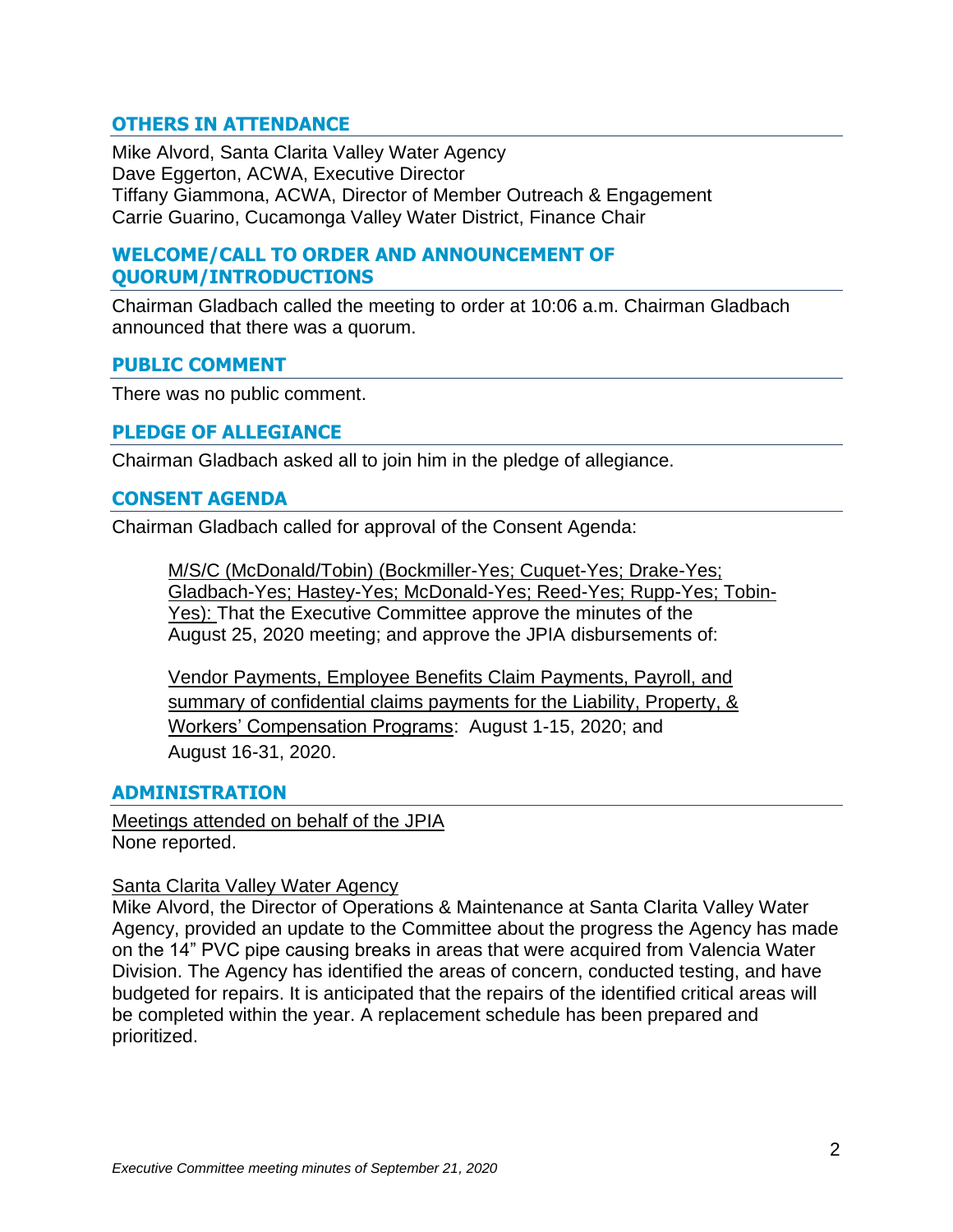#### JPIA Salary Schedule

Ms. Slaven reported that the JPIA's annual employee Performance Appraisal process and subsequent merit increases and incentive awards takes place during the months of August and September, with merit increases awarded on October 1. The Fiscal Year 2020-21 Salary Schedule requires approval prior to the October 1 date. Only change was the cost of living adjustment of 1.0 percent.

M/S/C (Hastey/Rupp) (Bockmiller-Yes; Cuquet-Yes; Drake-Yes; Gladbach-Yes; Hastey-Yes; McDonald-Yes; Reed-Yes; Rupp-Yes; Tobin-Yes): That the Executive Committee approve the JPIA Salary Schedule as presented.

#### **PROGRAMS**

#### Liability Program

Ms. Thesing and Mr. Sells presented the final figures of the Excess Insurance renewal by reviewing the tower below:

|                                   | <b>Tower</b> | <b>Premium</b> | Rate   | <b>Increase</b><br>in Rate |
|-----------------------------------|--------------|----------------|--------|----------------------------|
| <b>Safety National</b>            | 5x5          | \$2,214,030    | 0.287% | 8.34%                      |
| <b>CWIF</b>                       | 10x10        | 1.386.700      | 0.180% | $-21.09%$                  |
| Markel/Great American/Everest p/o | 15x20        | 1.242.106      | 0.161% | 34.59%                     |
| Hallmark                          | 5x35         | 200,791        | 0.026% | 8.16%                      |
| AWAC                              | 10x40        | 277.145        | 0.036% | 2.34%                      |
| <b>SCOR</b>                       | 5x50         | 125,139        | 0.016% | 33.05%                     |
|                                   |              | \$5,445,911    | 0.707% | 3.25%                      |

At the August 25, 2020 Executive Committee meeting, a "not-to-exceed" price of \$725,000,000 was approved. The final pricing, with the California Water Insurance Fund covering the 10x10 layer, will be \$5,445,911. This presents with an overall increase of 3.25% in the rate. No action on this item was taken.

#### **MISCELLANEOUS**

Future agenda items None stated.

#### CEO update

Mr. Sells had each of the Directors report on their divisions.

Tiffany Giammona stated that ACWA would be presenting their Fall Conference virtually again this year.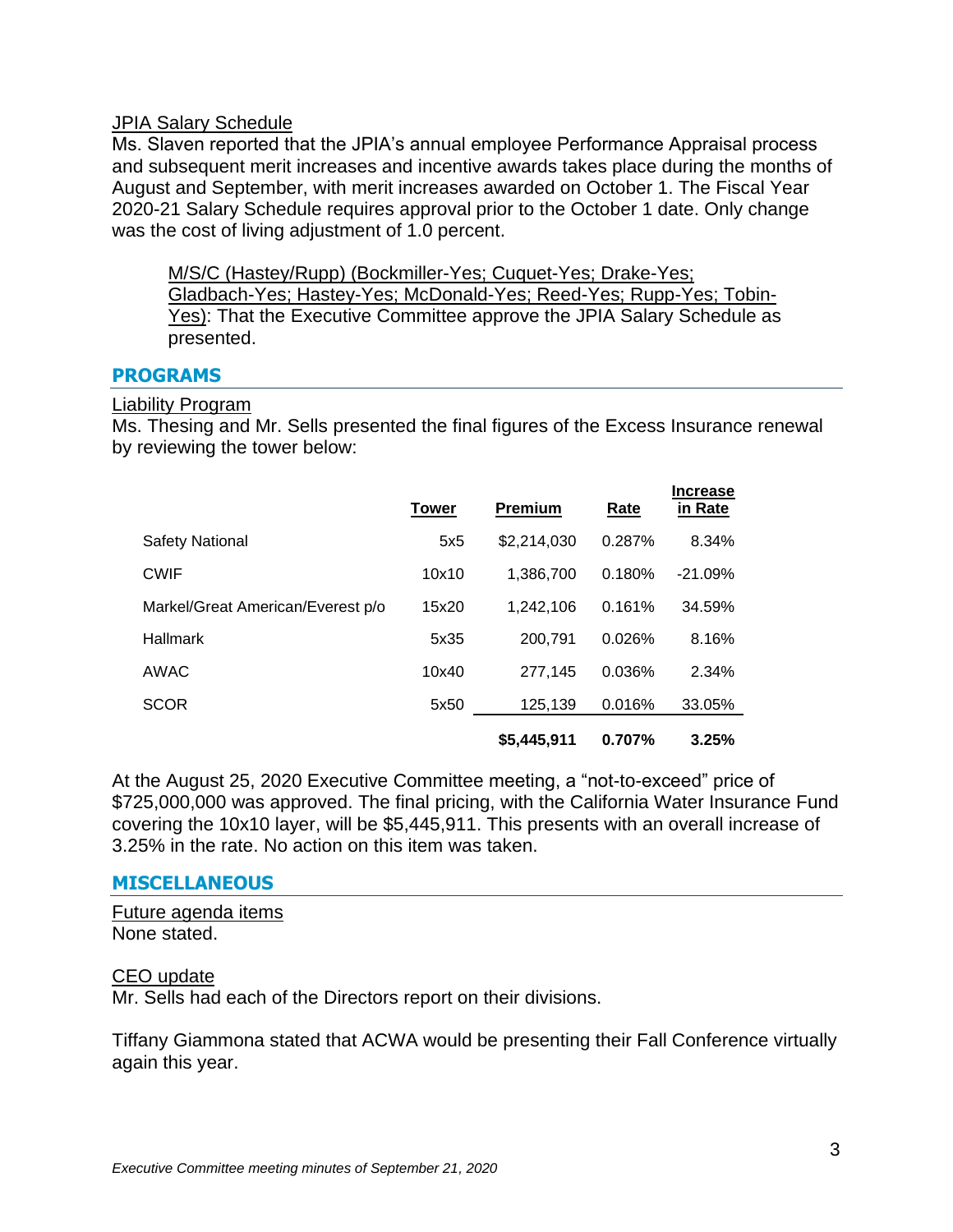Availability for next Zoom meeting on October 22, 2020 at 10:00 a.m. No conflicts.

# **CLOSED SESSION**

Before proceeding into closed session, General Counsel announced the items to be discussed.

M/S/C (McDonald/Tobin) (Bockmiller-Yes; Cuquet-Yes; Drake-Yes; Gladbach-Yes; Hastey-Yes; McDonald-Yes; Reed-Yes; Rupp-Yes; Tobin-Yes): That the Executive Committee adjourn to closed session.

At approximately 11:35 a.m., the Executive Committee, upon advice of General Counsel, adjourned to closed session pursuant to Government Code(s) Section 54956.95 to discuss Liability and/or Workers' Compensation claims in:

1. Brown vs. Hi-Desert Water District

M/S/C (Hastey/Tobin) (Bockmiller-Yes; Cuquet-Yes; Drake-Yes; Gladbach-Yes; Hastey-Yes; McDonald-Yes; Reed-Yes; Rupp-Yes; Tobin-Yes): That the Executive Committee reconvene to open session.

The Committee returned to open session at approximately 11:43 a.m.

• Closed session item #1: M/S/C (Hastey/Reed) (Bockmiller-Yes; Cuquet-Yes; Drake-Yes; Gladbach-Yes; Hastey-Yes; McDonald-Yes; Reed-Yes; Rupp-Yes; Tobin-Yes): That the Executive Committee give authority for settlement of this claim in the amount of \$200,000.

Before returning into closed session, General Counsel announced the items to be discussed.

At approximately 11:44 a.m., the Executive Committee, upon advice of General Counsel, adjourned to closed session pursuant to Government Code(s) Section 54957 and 54957.6 (conference with Labor Negotiators) in:

2. Position: Chief Executive Officer;

M/S/C (McDonald/Rupp) (Bockmiller-Yes; Cuquet-Yes; Drake-Yes; Gladbach-Yes; Hastey-Yes; McDonald-Yes; Reed-Yes; Rupp-Yes; Tobin-Yes): That the Executive Committee reconvene to open session.

The Committee returned to open session at approximately 12:20 p.m.

• Closed session item #2: The Executive Committee met with the Chief Executive Officer and reviewed his performance, provided feedback and approved an incentive award of \$10,000.